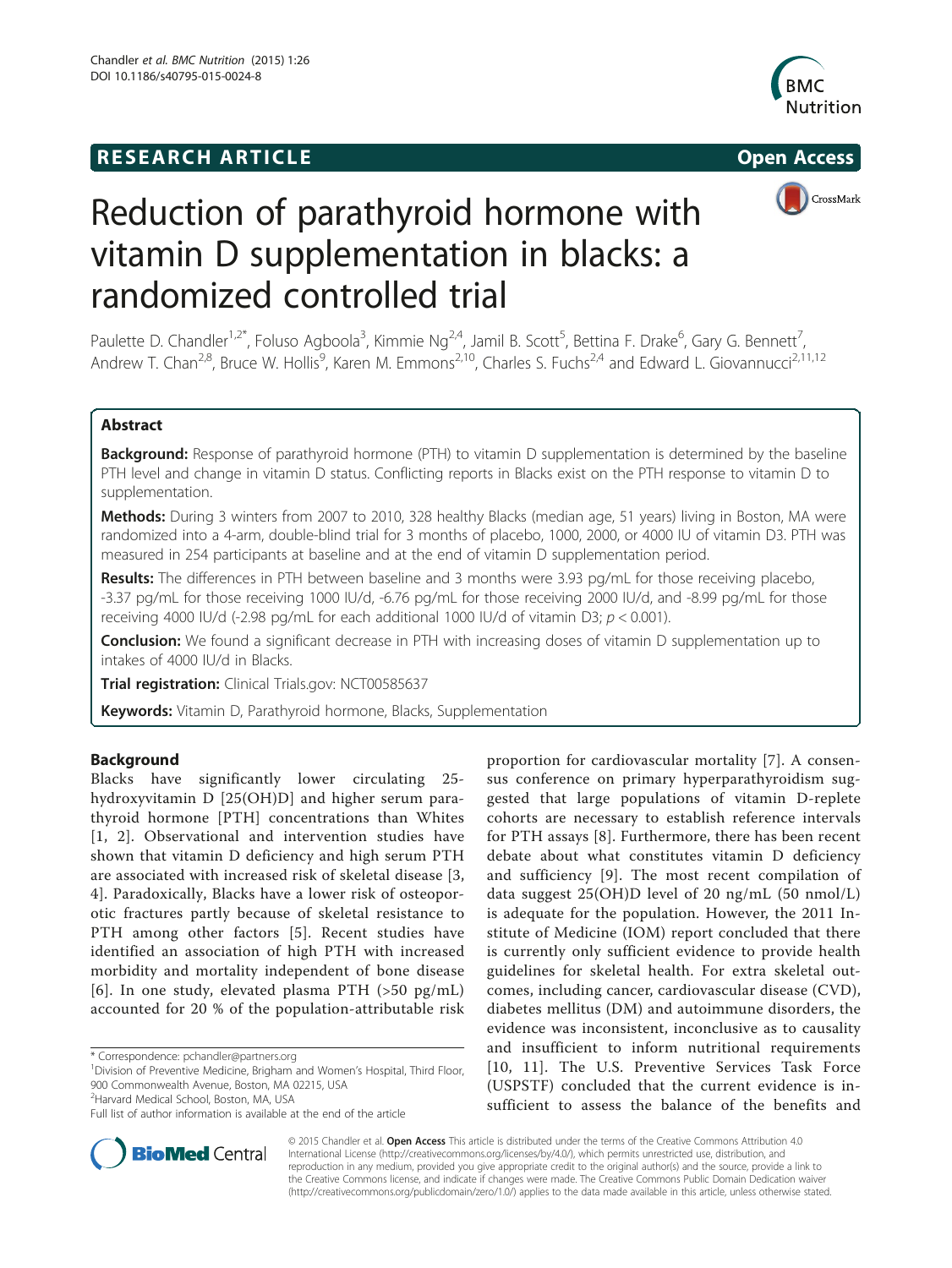harms of screening for vitamin D deficiency in asymptomatic adults [\[12\]](#page-7-0). Therefore, more data are needed to assess the need for vitamin D supplementation for non-skeletal outcomes and to identify potential threshold effects for non-skeletal outcomes given the current controversy about the role of PTH [[13](#page-7-0)–[16](#page-7-0)] and vitamin D in disease pathogenesis. Thus, understanding the role of vitamin D supplementation on PTH homeostasis is important.

The threshold for vitamin D sufficiency has been defined by some as the lowest serum concentration of 25(OH)D that maximally suppresses PTH secretion [\[17](#page-7-0)]. Several studies have reported varying individualized responses of Vitamin D supplementation on serum level of PTH [[18, 19\]](#page-7-0). Yet, these studies did not include a sufficient number of Blacks. Therefore, we conducted an ancillary analysis of the dose–response effect of 3 doses of vitamin D3 and placebo on PTH levels within a blinded randomized clinical trial (RCT) to show how PTH responds to different doses of vitamin D3.

## Methods

The parent study was a prospective, randomized, double blind, placebo-controlled trial of oral vitamin D supplementation in healthy Blacks (Clinical Trials.gov: NCT00585637). The protocol has been described in detail previously [[20\]](#page-7-0). The primary goal of the trial was to examine the effect of daily supplementation of 1000 international units (IU), 2000 IU, and 4000 IU of vitamin D3 and placebo on plasma 25(OH)D levels. All participants provided written informed consent. The project was approved by the Institutional Review Boards of Harvard School of Public Health and the Dana-Farber Cancer Institute. All procedures were followed in accordance with the institutional guidelines.

#### Recruitment and exclusion criteria

Participants were 30 to 80 years old, understood written and spoken English and self-identified as Black or African-American [[21](#page-7-0)–[23](#page-7-0)]. Enrollment during the late autumn and winter months minimized the influence of sun exposure on vitamin D levels. A total of 328 individuals living in the Boston area were enrolled into the parent trial (Fig. [1](#page-2-0)). Exclusion criteria included pregnancy, renal disease, preexisting parathyroid, thyroid, or calcium metabolism disorders, sarcoidosis, requirement for calcium channel blockers, type I diabetes, active malignancies (other than non-melanoma skin cancer), and plan for extended travel to a sunny region during supplementation phase of the study. Primary care physicians of all enrolled participants were required to provide documentation that the participant had no prior history of hypercalcemia.

#### Randomization and treatment

Participants were randomly assigned to one of four treatment arms: placebo, 1000 IU (25 mcg)/day, 2000 IU (50 mcg)/day, or 4000 IU (100 mcg)/day of vitamin D (as cholecalciferol). Treatment consisted of tablets that, in addition to placebo or vitamin D, also contained 200 mg of calcium carbonate. The tablets were formulated and manufactured by Pharmavite LLC (Mission Hill, California). Study medications were started during early winter (November or December) and were taken orally once a day for 3 months (completed in February or March) to minimize any effect of ultraviolet exposure in New England. Study statisticians generated the random allocation sequence. All participants, providers, and study staff were blinded.

## Endpoints and follow up

The primary end point of the study was change in serum PTH from baseline to the 3-month end of randomized supplementation. Dietary intake of calcium and vitamin D was estimated by using a modified Food Frequency Questionnaire (FFQ) at baseline and 3 months.

#### Safety and compliance

Participants were followed for toxicity and compliance every 2 weeks by phone and every 4 weeks in person during supplementation. Study staff ascertained absence of symptoms (such as muscle aches, excessive thirst, frequent urination, and nausea). In addition, serum calcium was measured in all subjects who were taking hydrochlorothiazide (HCTZ:84 participants) at 4 to 6 weeks following study initiation and again at 12 weeks. An additional subset of randomly selected control participants (44 participants), who were not taking HCTZ, also underwent calcium assays at 3 months. Serum total calcium was analyzed using standard auto analyzer methodology. Any participant with serum calcium >10.5 mg/dL at the first calcium measurement was immediately discontinued from the study and the primary care physician was notified. If participants had elevated calcium at month 3 (end of supplementation period), they remained in the study. Electronic pill-dispenser systems and pill counts were used to track compliance.

#### Plasma vitamin D and PTH levels

Blood samples collected at baseline and 3 months were separated and plasma was stored in liquid nitrogen in the Dana-Farber Cancer Institute Clinical Research Laboratory. In this ancillary analysis, PTH was measured in 254 participants because of lack of stored blood samples for the others. Although the lower number reduces our power and statistical precision, the unavailability of sample is unlikely to cause a bias. All plasma samples were sent as a single batch to the laboratory of Dr. Bruce Hollis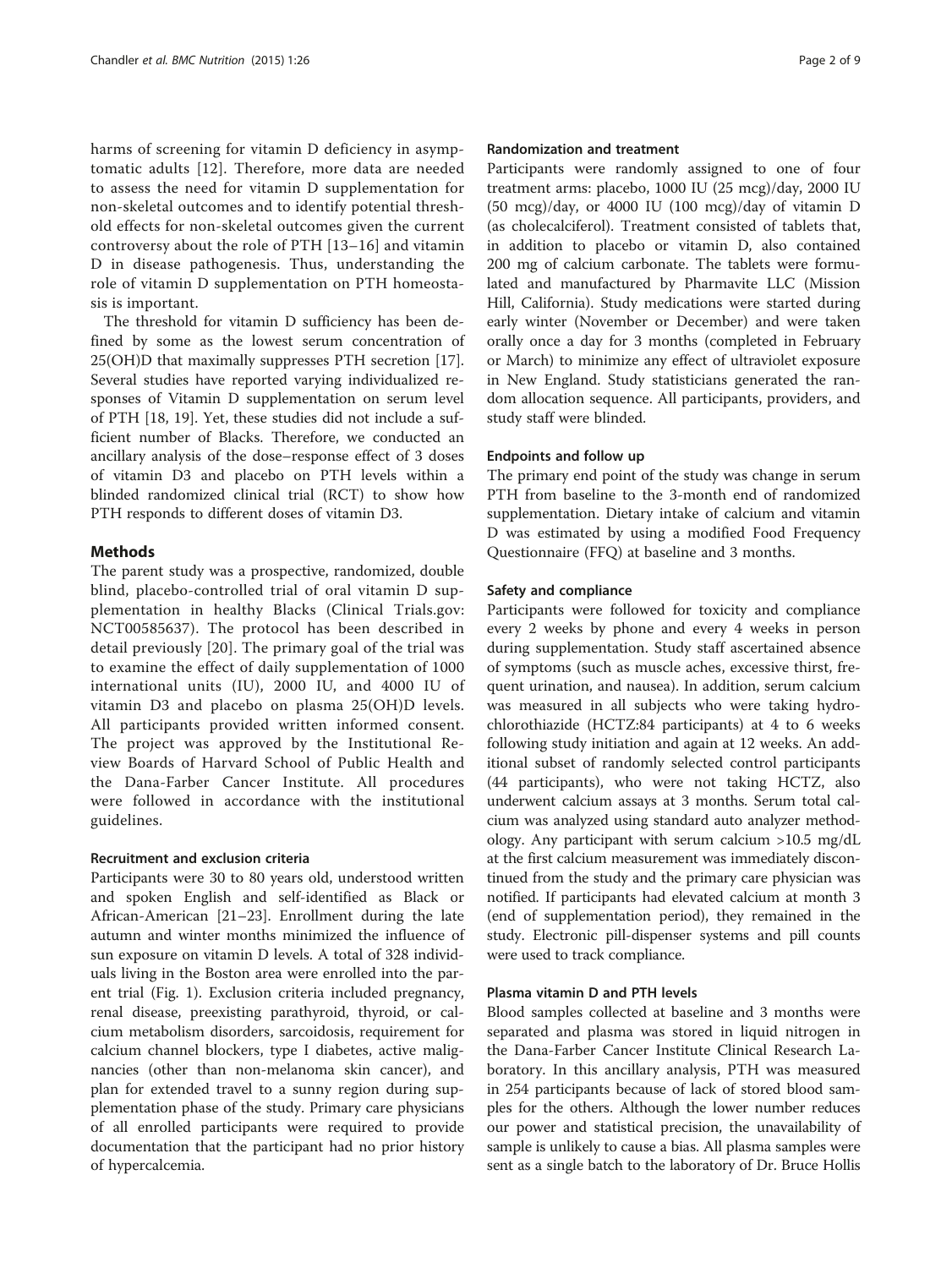<span id="page-2-0"></span>

(Medical University of South Carolina, Charleston, SC), where 25(OH)D concentrations were measured using the Diasorin (DiaSorin, Inc.) radioimmunoassay [\[24\]](#page-7-0). The mean coefficient of variation of 25(OH)D measurements was 9 %. Samples for PTH assay were sent as a single batch to Heartland Assays (Ames, Iowa) and measured using the FDA approved DiaSorin intact PTH immunoradiometric assay (IRMA). The intra- and inter-assay CVs for this assay are 2.7 % and 4.3 % respectively. For Heartland Assays, the normal range of PTH is 13-54 pg/mL. For all assays, masked quality control samples were interspersed among the cases and all laboratory personnel were blinded. Of note, the normal range of PTH reported in laboratory manuals is 10-65 pg/mL [\[25, 26](#page-7-0)].

#### Statistical analysis

This trial has a statistical power of 80 % to detect differences in plasma 25(OH)D level of 5.3 ng/mL between treatment groups. All statistical analyses were performed using SAS version 9.2 (SAS Institute, Cary, NC with an intention-to-treat approach. Baseline characteristics of the study population were compared between supplementation arms using Chi-Square test for categorical variables and the Kruskal-Wallis test for continuous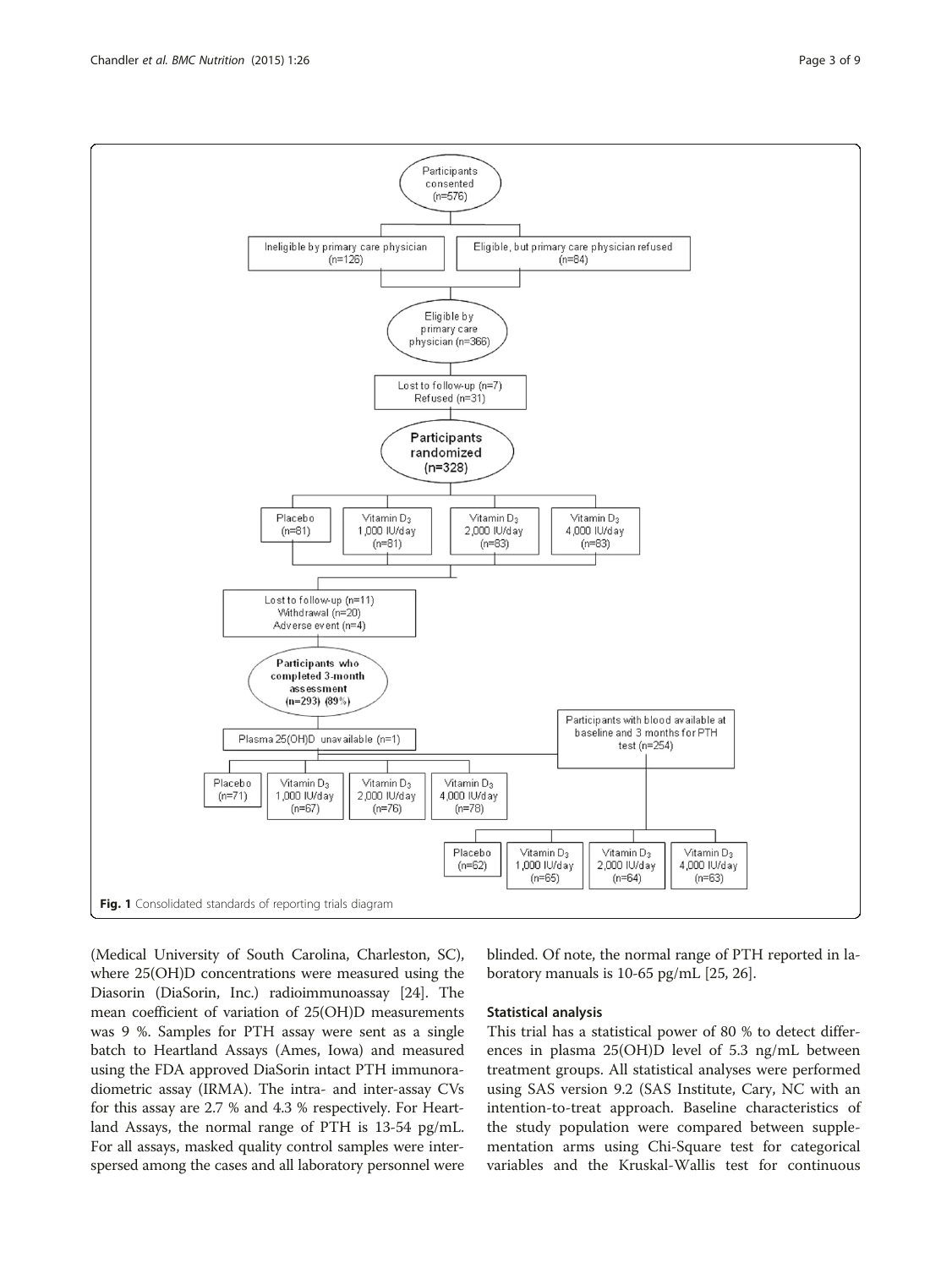<span id="page-3-0"></span>variables. For our primary analysis, we used linear regression with the dose of vitamin D3 (per 1000 IU/day) as the independent variable and the 3-month change in PTH as the dependent variable.

We performed a number of a priori secondary analyses. We used linear regression to evaluate the change in PTH according to the change in plasma 25(OH)D levels. Second, we compared the mean change in PTH between placebo and all three vitamin D treatment groups combined. Third, we assessed the interaction effect of HCTZ use on the response of PTH to vitamin D supplementation. Fourth, we stratified participants based on baseline  $25(OH)D \leq 20$  ng/ml,  $\geq 20$  ng/ml) and compared PTH change(month 3-month 0), PTH at baseline, and PTH at 3 months. Finally, to assess whether the effect of supplementation with vitamin D on the primary endpoint, 3 month change in PTH, varied according to baseline 25(OH) D, we tested for interaction between treatment group and baseline 25 (OH) D levels.

#### Results

Baseline characteristics among the 328 eligible participants are shown in Table 1. The overall median age was 51 years with a median BMI of 31  $\text{kg/m}^2$ . The only significant difference in baseline characteristics according to treatment assignment was that slightly more participants in the placebo and 1000 IU/day arms had a past history of cancer than those assigned to 2000 or 4000 IU/day. The compliance with study medication (measured by electronic pill dispenser system and pill counts) in the entire cohort was 96.6 % and did not differ significantly between arms. The 3-month follow-up plasma measurements were completed in 293 of the 328 participants (89 %). Of the 134/328(41 %) of participants

Table 1 Subject characteristics by supplementation arm<sup>a,b,g</sup>

| Characteristic                                         | Vitamin D3 Dose Assignment (IU) |                     |                     |                     |                     |  |
|--------------------------------------------------------|---------------------------------|---------------------|---------------------|---------------------|---------------------|--|
|                                                        | PLACEBO                         | 1,000               | 2,000               | 4,000               | Overall             |  |
|                                                        | $(n = 81)$                      | $(n = 81)$          | $(n = 83)$          | $(n = 83)$          |                     |  |
| Age (y)                                                | 50.7 (44.1-58.0) <sup>b</sup>   | 51.1 (43.4-60.1)    | 50.3 (43.5-58.3)    | 51.3 (44.1-59.7)    | 51.0 (43.6-59.4)    |  |
| Sex, No. (%)                                           |                                 |                     |                     |                     |                     |  |
| Male                                                   | 27(33.3)                        | 22(27.2)            | 28 (33.7)           | 29 (34.9)           | 106 (32.3)          |  |
| Female                                                 | 54 (66.7)                       | 59 (72.8)           | 55 (66.3)           | 54 (65.1)           | 222 (67.7)          |  |
| BMI ( $kg/m2$ )                                        | 31.2 (26.5-35.9)                | 30.5 (27.0-37.5)    | 31.9 (26.2-36.9)    | 31.4 (27.4-35.7)    | 31.2 (26.8-36.3)    |  |
| Biomarkers                                             |                                 |                     |                     |                     |                     |  |
| PTH (pg/mL)                                            | 36.75 (30.40-47.20)             | 35.40 (28.90-47.25) | 36.40 (28.95-47.25) | 37.40 (29.40-56.40) | 36.9 (29.4-49.0)    |  |
| 25 (OHD) (ng/mL)                                       | 15.1 (10.4-23.6)                | 16.2 (11.0-22.7)    | 13.9 (9.5-22.3)     | 15.7 (11.0-23.3)    | 15.3 (10.4-22.8)    |  |
| Smoking status, No. (%)                                |                                 |                     |                     |                     |                     |  |
| Never                                                  | 33 (40.7)                       | 36 (44.4)           | 33 (39.8)           | 44 (53.0)           | 146 (44.5)          |  |
| Past                                                   | 20 (24.7)                       | 16 (19.8)           | 27 (32.5)           | 20(24.1)            | 83 (25.3)           |  |
| Current                                                | 28 (34.6)                       | 29 (35.8)           | 23(27.7)            | 19 (22.9)           | 99 (30.2)           |  |
| Frequency of exercise, (day/week)                      | $3.0(0.5-5.0)$                  | $3.0(1.0-5.0)$      | $3.0(0-5.0)$        | $3.0(0-5.0)$        | $3.0(0-5.0)$        |  |
| Dietary vitamin D intake (IU) <sup>c</sup>             | 147.3 (71.4-262.8)              | 162.5 (92.6-295.5)  | 144.0 (58.0-265.1)  | 198.1(83.2-306.4)   | 167.5 (72.3-291.8)  |  |
| Dietary calcium intake (mg) <sup>c</sup>               | 277.0 (171.7-632.3)             | 422.9 (226.1-795.9) | 318.8 (172.7-637.4) | 445.9 (198.6-780.4) | 356.6 (188.6-693.8) |  |
| Regular multivitamin use, <sup>d</sup> No. (%)         | 10(12)                          | 18 (22)             | 15(18)              | 22(27)              | 65 (19.8)           |  |
| Regular vitamin D supplement use, <sup>d</sup> No. (%) | 8(10)                           | 6(8)                | 2(2)                | 8(10)               | 24(7.3)             |  |
| HCTZ use, No. (%)                                      | 19                              | 18                  | 12                  | 17                  | 66 (20.1)           |  |
| Post-menopausal hormone use, <sup>e</sup> No. (%)      | $\mathbf 0$                     | $\circ$             | $\circ$             | 1(0.5)              | 1(0.5)              |  |
| Regular calcium supplement use, <sup>d</sup> No. (%)   | 7(8.7)                          | 9(11.1)             | 7(8.4)              | 9(10.8)             | 32(9.8)             |  |
| History of cancer, <sup>f</sup> No. (%)                | 6(7.4)                          | 6(7.4)              | $\circ$             | 3(3.6)              | 15(4.6)             |  |
| History of hypertension, No. (%)                       | 35 (43.2)                       | 35 (43.2)           | 36 (43.3)           | 35 (42.1)           | 141 (43.0)          |  |

<sup>a</sup>There were no significant differences in subject characteristics across supplementation arms except where indicated

b<sub>Median;</sub> 25<sup>th</sup>, 75<sup>th</sup> percentiles in parentheses (all such values) except otherwise stated<br>Spefers to the intake during the preceding month of selected calcium-rich foods

Refers to the intake during the preceding month of selected calcium-rich foods

<sup>d</sup>Defined as supplement use for 7 days/week during the preceding month

e Percentages were calculated from a total of 222 females

f Reported cancers include breast cancer, cervical cancer, uterine cancer, lung cancer, prostate cancer, and sarcoma

<sup>9</sup>PTH was measured in 254 individuals

Abbreviations: BMI body mass index, PTH parathyroid hormone, 25(OH)D-25 hydroxyvitamin D, HCTZ hydrochlorothiazide)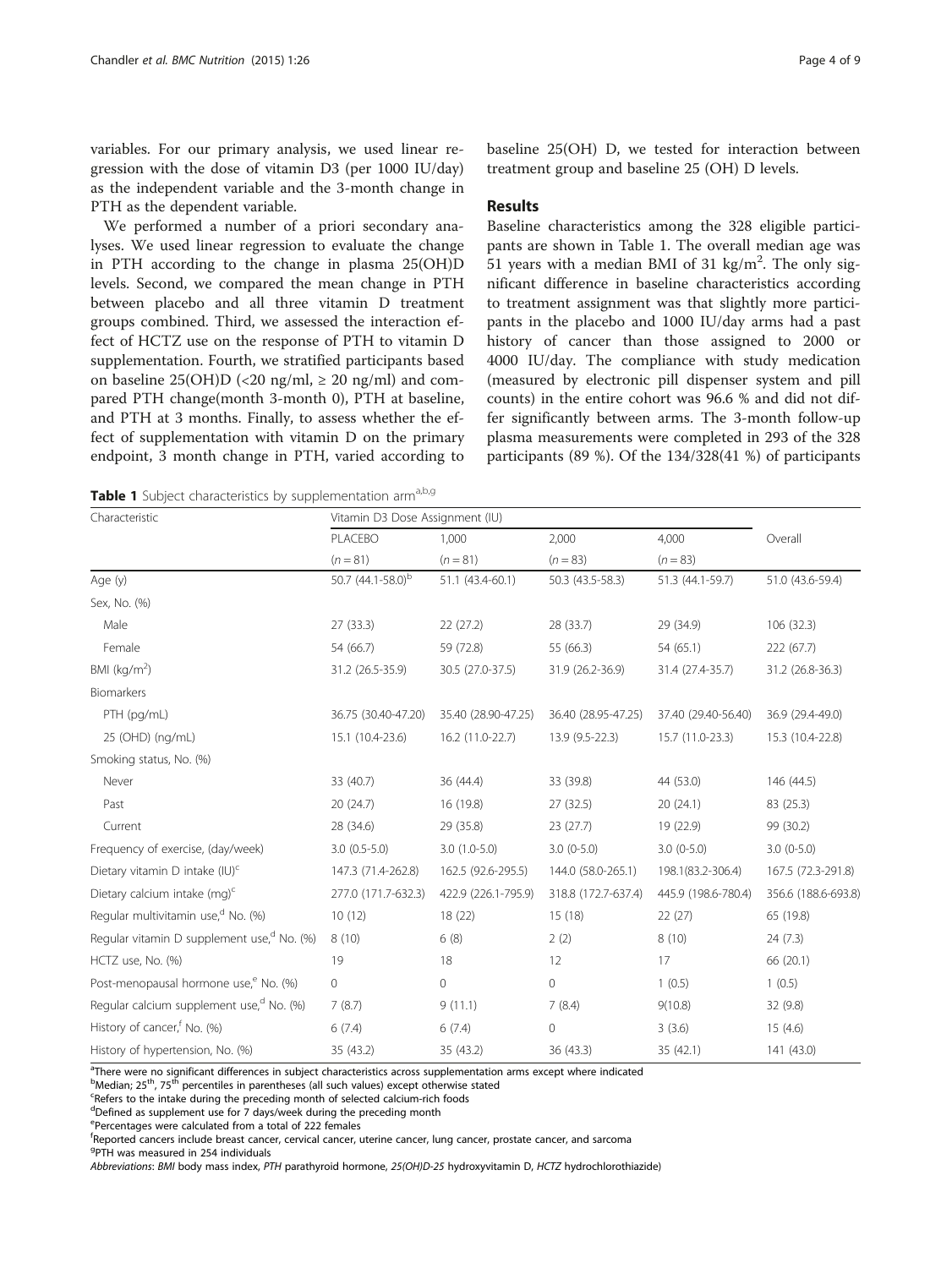using anti-hypertensives, 84/134(63 %) participants were on a diuretic, HCTZ.

# Effect of vitamin D3 supplementation on plasma 25(OH) D

Among 328 participants, the median 25(OH)D level at baseline was 15.3 ng/mL. As previously published, baseline plasma 25(OH)D did not differ significantly between treatment arms  $(P = 0.63;$  Table 2) [[27\]](#page-7-0). Circulating 25(OH)D levels at 3 months differed significantly by the vitamin D3 supplementation arm, with a median of 14.2, 28.1, 35.5, and 47.3 ng/mL for the placebo, 1000 IU/day, 2000 IU/day, and 4000 IU/day arms, respectively  $(P < 0.001)$ . [Effect estimate  $\pm$  SE: 7.7  $\pm$ 0.45 ng/mL for each 1000 IU vitamin D3; P-trend, 0.001]. Notably, plasma 25(OH)D decreased at 3 months among participants treated with placebo (Table 2).

#### Effect of vitamin D on PTH supplementation

The median [IQR] PTH level at baseline was 36.9 pg/mL [29.4, 49.0]. At baseline, secondary hyperparathyroidism (defined as  $PTH > 60$  pg/mL) was present in 40 participants. Of participants with 25(OH)D < 20 ng/mL, 21.8 % had PTH  $\geq$  60 pg/mL compared to 6.8 % of participants with  $25(OH)D \ge 20$  ng/mL. Plasma PTH did not differ significantly between treatment arms  $(P > 0.05$ ; Table [1](#page-3-0)). Plasma PTH declined with vitamin D supplementation. After 3 months of vitamin D supplementation, participants with  $PTH \ge 60$  pg/mL were 4.6 % for 1000 IU/d, 4.7 % for 2000 IU/d, and 3.2 % for 4000 IU/d compared to  $14.5 %$  for placebo; p for trend = 0.03.

We examined changes in serum PTH according to vitamin D supplementation in several ways. We determined the mean PTH for each arm and calculated the difference between baseline and 3 months follow up. Serum PTH levels at 3 months differed significantly by the vitamin D3 supplementation arm, with a mean of 3.9 pg/mL, -3.4 pg/mL, -6.8 pg/mL and -9.0 pg/mL for the placebo, 1000 IU/day, 2000 IU/day, and 4000 IU/day arms, respectively (-2.98 pg/mL for each additional 1000 IU/d of vitamin D3  $p < 0.001$ ). Using linear regression with the dose of vitamin D3 (per 1000 IU/day) as the independent variable and the  $log_{10}$  3-month change in PTH as the dependent variable, we found a decrease of -0.07 (0.02) for each additional 1000 IU/d of vitamin D3  $(P < 0.001)$ . (See Additional file [1:](#page-6-0) Figures S1 and S2) Comparing all three doses (1000, 2000, 4000 IU/d) versus placebo, PTH decreased by -10.30 pg/mL  $(p < 0.001)$ . Excluding the placebo group, a nonsignificant decrease in PTH occurred at 3 months (PTH: -1.75 pg/mL 95 % CI [-3.59-0.08];  $p = 0.06$ , for each additional 1000 IU/d of vitamin D3) versus change in PTH at 3 months including the placebo group (-2.98 pg/mL 95 % CI  $[-4.41, -1.54]$ ;  $p < 0.001$ ).

#### Relationship between PTH and 25(OH)D

The relationship between PTH and circulating 25(OH)D was evaluated at baseline and at 3 months. Using a linear regression at baseline, a 1 ng/mL higher 25(OH)D was associated with a significant -0.30 pg/mL lower PTH  $(p = 0.01)$ . At 3 months, a 1 ng/mL increase in 25(OH)D resulted in a significant -0.23 pg/mL decrease in PTH

Table 2 Effect of Vitamin D3 Supplementation on PTH (pg/mL) During the Treatment (Baseline to 3 months)<sup>a</sup>

| Parameter, mean (SE)                        | Vitamin D Dose, IU/d |                |                |                |                              |          |
|---------------------------------------------|----------------------|----------------|----------------|----------------|------------------------------|----------|
|                                             | Placebo              | 1000           | 2000           | 4000           | 3 months Change <sup>b</sup> | P-Value  |
| n (at baseline)                             | 62                   | 65             | 64             | 63             |                              |          |
| Total PTH, pg/mL                            |                      |                |                |                | $-2.98$ [-4.41,-1.53]        | < 0.0001 |
| Baseline PTH, mean (SE)                     | 39.40 (14.20)        | 41.15 (18.02)  | 42.21 (20.94)  | 42.96 (16.79)  |                              |          |
| 3 months PTH, mean (SE)                     | 43.27 (18.21)        | 39.83 (15.56)  | 36.42 (15.69)  | 34.18 (12.75)  |                              |          |
| Difference PTH <sup>c</sup> , mean (SE)     | 3.93 (18.93)         | $-3.37(17.84)$ | $-6.76(14.71)$ | $-8.99(12.36)$ |                              |          |
| 25(OH)D, ng/mL                              |                      |                |                |                |                              |          |
| Baseline 25(OH)D, mean(SE)                  | 17.07 (1.03)         | 17.33 (1.00)   | 16.12 (0.98)   | 17.79 (0.98)   | 7.57 [6.69,8.46]             | < 0.0001 |
| 3 months 25(OH)D, mean (SE)                 | 14.23 (0.96)         | 28.12 (1.11)   | 35.48 (1.21)   | 47.30 (1.22)   |                              |          |
| Difference 25(OH)D <sup>d</sup> , mean (SE) | $-2.58(0.66)$        | 11.01 (1.22)   | 19.21 (1.21)   | 29.79 (1.29)   |                              |          |
| Calcium, mg/dL                              |                      |                |                |                |                              |          |
| 1 month Calcium, mean (SE)                  | 9.54(0.08)           | 9.77(0.13)     | 9.77(0.13)     | 9.81(0.12)     |                              |          |
| 3 months Calcium, mean (SE)                 | 9.57(0.09)           | 9.59(0.10)     | 9.59(0.10)     | 9.77(0.07)     |                              |          |

<sup>a</sup>PTH, Parathyroid hormone; mean (SE), mean(Standard Error); IU, international unit. The numbers do not always sum to group totals due to missing information for some variables

b Month3 – Month0 change in PTH per 1000 IU/d of vitamin D supplementation, Mean (95 % Confidence Interval). Month3 – Month0 change in 25(OH)D per 1000 IU/d of vitamin D supplementation, Mean (95 % Confidence Interval)

c Difference PTH, Month 3-Month 0 difference in PTH

d Difference 25(OH)D, Month 3- Month 0 difference in 25(OH)D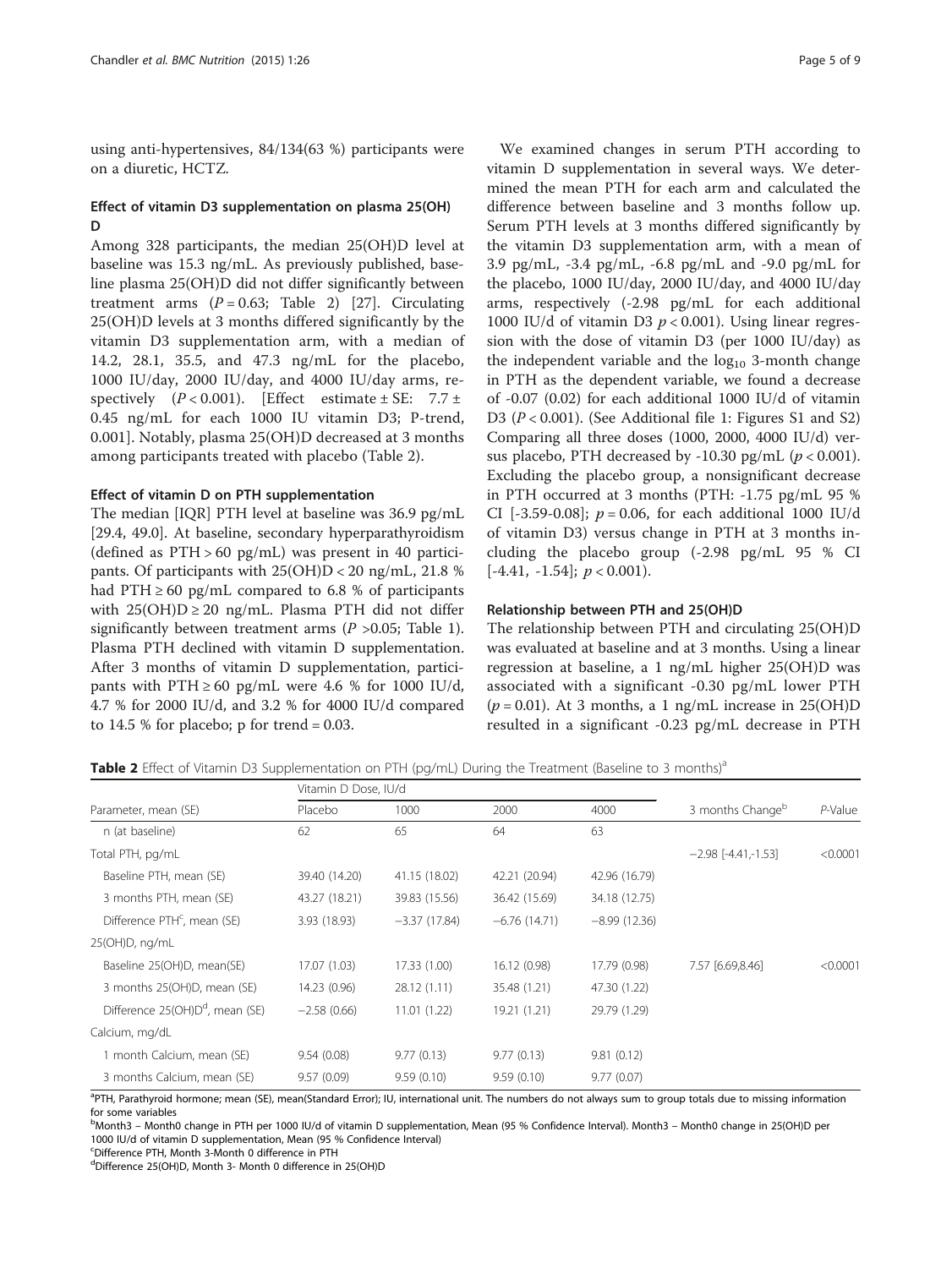$(p = 0.0005)$ . These models showed a significant inverse relationship between 25(OH)D and PTH. No interaction between baseline 25(OH)D and vitamin D dose effect on change in PTH was observed ( $p$  for interaction = 0.15). When baseline 25(OH)D was stratified, we observed a significant decrease in PTH at 3 months among those with 25(OH)D <20 ng/mL (-3.76 pg/mL 95 % CI [-5.59,-1.92];  $p < 0.0001$ ; for each additional 1000 IU/d of vitamin D3) and a non-significant decrease among those with 25(OH)D ≥ 20 ng/mL (-1.56 pg/mL; 95 % CI [-3.79,0.66];  $p = 0.16$  for each additional 1000 IU/d of vitamin D3). Comparing baseline PTH level by 25(OH)D status (deficient versus nondeficient), 25(OH)D < 20 ng/mL: PTH mean (SD), 42.4 (19.9) pg/mL versus 39.7(14.0) pg/mL for  $25(OH)D \ge 20$  ng/mL ( $p = 0.24$ ). Comparing 3-month PTH level by 25(OH)D status, 25(OH)D < 20 ng/mL: PTH mean (SD), 38.1(17.7) pg/mL versus 38.9 (12.0) pg/ mL for  $25(OH)D \ge 20$  ng/mL ( $p = 0.72$ ). No significant interaction between HCTZ use and change in PTH with vitamin D supplementation was observed (p for interaction = 0.59). Plasma PTH declined in HCTZ and non-HCTZ users (HCTZ:-4.2 pg/mL 95 % CI [-7.6,-0.85];  $p =$ 0.02; for each additional 1000 IU/d of vitamin D3; non-HCTZ: -2.51 pg/mL 95 % CI  $[-4.07, -0.96]$ ;  $p = 0.002$ ).

#### Adverse effects

We previously reported the hypercalcemia events [\[28](#page-7-0)]. Briefly, after 1 month of the 12-week vitamin D supplementation period, 4 participants taking HCTZ experienced modestly elevated serum calcium levels, ranging from 10.7 to 11.0 mg/dL. At 3-months, only one HCTZ participant had elevated calcium (calcium = 11.2 mg/dL). There were no significant differences in calcium concentrations between treatment arms at 1 month  $(P = 0.14)$ and 3 months  $(P = 0.52)$ .

#### **Discussion**

Black Americans have significantly lower 25(OH)D and higher PTH concentrations than Whites [[1, 2\]](#page-7-0). We evaluated the hypothesis that vitamin D supplementation reduces PTH in Blacks. PTH has been shown to be a sensitive biomarker of vitamin D activity in vivo [\[17\]](#page-7-0). At baseline, we found a significant inverse association between serum 25(OH)D and PTH similar to prior crosssectional studies [[2\]](#page-7-0). Vitamin D supplementation led to an increase in circulating 25(OH)D in this vitamin Ddeficient Black population and a decrease in PTH in a dose-dependent manner confirming the presence of vitamin D deficiency based on PTH criteria. Vitamin D deficiency is defined as 25(OH)D less than 20 ng/mL by IOM, and it provides no formal guidelines regarding vitamin D screening [\[29](#page-7-0)]. The USPTF gives no recommendation for or against screening and treating asymptomatic individuals for vitamin D deficiency,

because the evidence regarding the benefits and harms is insufficient [[12](#page-7-0)].

Vitamin D supplementation had a strong and unequivocal effect in lowering PTH when baseline levels were <20 ng/mL but a weaker and non-significant decrease for  $25(OH)D > 20$  ng/mL. This finding suggests that a reduction in PTH is clear when 25(OH)D greater than or equal to 20 ng/mL is attained; a more modest lowering effect is possible with 25(OH)D levels higher than 20 ng/mL. A large cross-sectional analysis of 312,962 paired serum PTH and 25-OHD (no information provided about race/ethnicity) similarly found significant continuing declines in serum PTH levels beyond 20 and 30 ng/ml of 25(OH)D [[30](#page-7-0)], but a larger study than ours would be required to test this definitively. In terms of vitamin D dose needed to maximally suppress PTH, an effect is clear with supplementation of at least 1000 IU/day (e.g., comparing all three doses (1000, 2000, 4000 IU/d) versus placebo, PTH decreased by -10.30 pg/ mL ( $p < 0.001$ )). When excluding the placebo group, and thereby assessing the effect of vitamin D over a range of 1000 to 4000 IU, a nonsignificant decrease in PTH occurred (PTH: -1.75 pg/mL 95 % CI [-3.59-0.08];  $p = 0.06$ , for each additional 1000 IU/d of vitamin D3). Thus, our results suggest that intakes higher than 1000 IU/d may be required to maximally suppress PTH in Blacks. Of note, in this population, we estimated 1640 IU vitamin D3/d was needed to raise the plasma 25(OH)D concentration to  $\geq$  20 ng/mL in  $\geq$  97.5 % of participants [[27\]](#page-7-0).

In agreement with our findings, a systematic review of clinical trials on the response of parathyroid hormone to vitamin D supplementation shows that PTH decreases linearly during vitamin D supplementation for any given 25(OH)D level [\[31](#page-7-0)]. Furthermore, the review suggests that longitudinal vitamin D supplementation studies on populations with wide range of mobility and age are needed to further elucidate their modifying effects and the inter-individual variation in responses of PTH to vitamin D supplementation [[31\]](#page-7-0).

The IOM Report [[10, 11](#page-7-0)] and the Endocrine Society Clinical Practice Guideline [\[32](#page-7-0)] both agree that providing vitamin D for any reason other than bone health is not supported by current published literature. The main way in which the two reports differ is on the upper threshold for which vitamin D is safe. For the IOM, the upper threshold is 50 ng/mL but for the Endocrine Society it is 100 ng/mL [[32](#page-7-0)]. The basis for their difference is driven by the interpretation of elevated PTH levels. Controversy remains on how these thresholds were selected [[33\]](#page-8-0). Neither report recommends vitamin D supplementation when PTH levels are in the normal range. The IOM Committee concluded that the evidence that vitamin D or calcium reduced risk of nonskeletal chronic disease outcomes is inconsistent, inconclusive, and did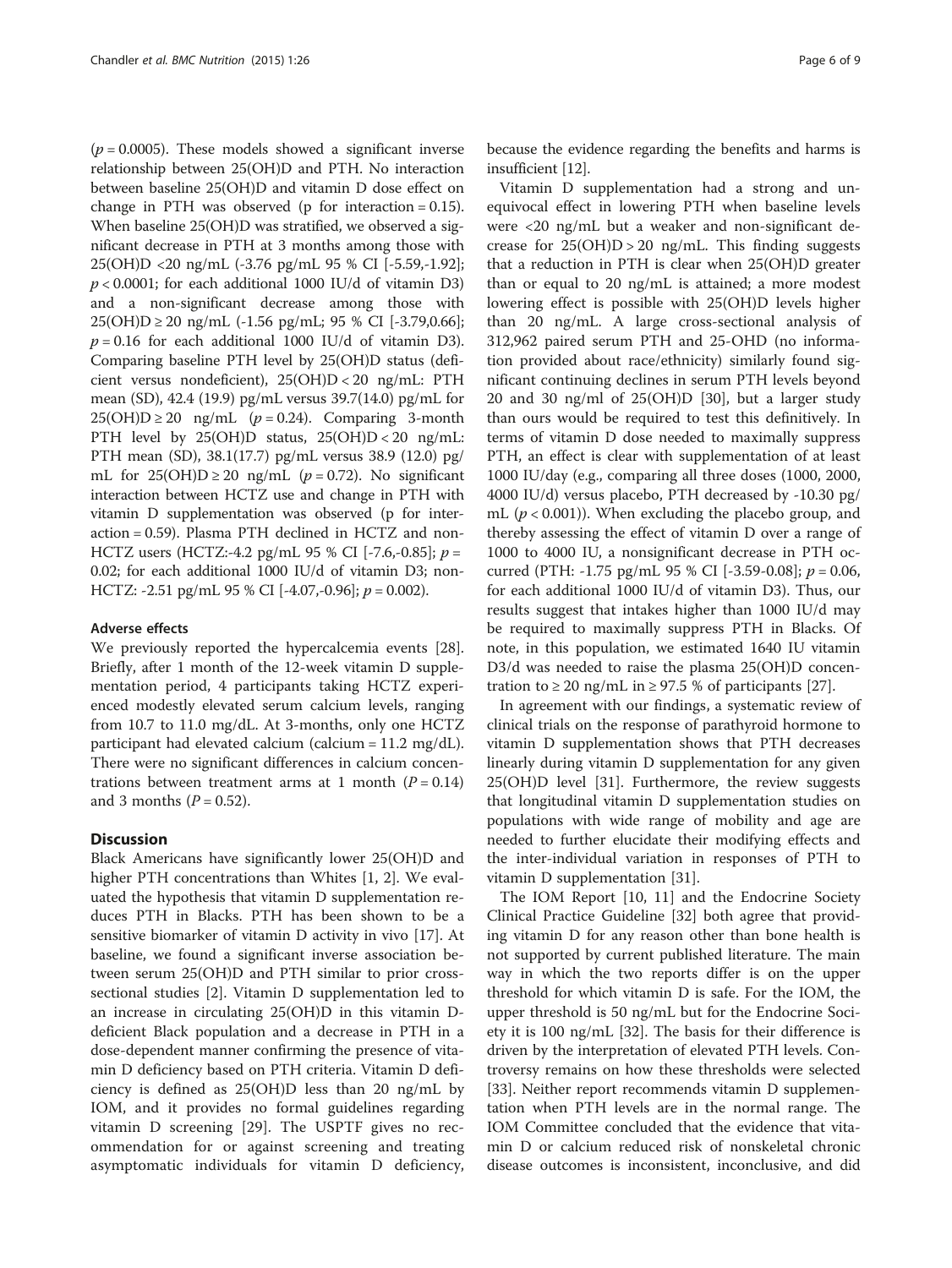<span id="page-6-0"></span>not meet criteria for establishing cause-and-effect relationship [\[10](#page-7-0), [11\]](#page-7-0). Furthermore, the Endocrine Society states that there is not sufficient evidence to recommend screening individuals who are not at risk for deficiency to prescribe vitamin D to attain the noncalcemic benefit for cardiovascular protection [\[32\]](#page-7-0).

Few studies have examined the relationship between vitamin D supplementation and PTH in Blacks. In a study of 127 postmenopausal Black women randomized to either placebo or 1000 IU of vitamin D supplementation with calcium supplement to bring daily calcium intake to 1000 mg, serum 25(OH)D increased by 100 % in supplement users from a baseline of 11.6 ng/mL and produced a significant decline in PTH at 3 months [\[34](#page-8-0)]. In another study of 198 White and African-American women, participants were randomly assigned to placebo or daily vitamin D supplementation and were given calcium to maintain total calcium intake of 1000-1200 mg/d. At 12 months, the investigators concluded that a vitamin D dose of 400 IU/d increased serum 25(OH)D to greater than 20 ng/mL in 97.5 % of Whites while 800 to 1600 IU/d was required to reach the same effect in African Americans [\[35](#page-8-0)]. They also found that that serum PTH reduced significantly in both races over time but the change was not dose dependent [\[35](#page-8-0)].

Reduced bone turnover and reduced risk of osteoporotic fractures in Black women compared to White women [\[36](#page-8-0), [37](#page-8-0)] have resulted in the suggestion of a lower cutpoint for normal serum 25(OH)D in Blacks. In contrast, the Women's Health Initiative (WHI) nested case–control study suggested that 25(OH)D greater than 20 ng/mL is associated with increased fractures in Blacks [[38\]](#page-8-0), but the cases had about 50 % more treated diabetes than the controls (11 % versus 16 %, difference between groups  $p = 0.05$ ) and diagnosed diabetes is associated with greater risk of fractures in Blacks than Whites [\[39](#page-8-0)]. Furthermore, they could not test whether the association between low 25(OH)D levels and fracture was independent of BMD because only three WHI clinics measured BMD [\[38](#page-8-0)]. Interestingly, this WHI study found no association between PTH and fracture risk in any ethnic group [\[38](#page-8-0)]. Yet, recent studies have implicated low 25(OH)D in increased all-cause and cause-specific mortality in both Blacks and Whites [[40](#page-8-0)–[44](#page-8-0)].

Furthermore, although Blacks have been shown to be less sensitive to the effects of PTH on bone turnover [[45\]](#page-8-0), serum PTH levels have been shown to be an independent risk factor for cardiovascular events, cardiovascular mortality, and all-cause mortality, even in individuals with PTH within the normal or slightly elevated range [\[7](#page-7-0), [46](#page-8-0)–[49\]](#page-8-0). A community-based prospective study of 958 elderly men found that higher plasma levels of PTH were associated with higher risk for cardiovascular mortality independently of established cardiovascular

risk factors and factors associated with mineral homeostasis. The results remained significant in participants with PTH within the normal range. Thus, PTH levels may portray prognostic information even in the absence of primary or secondary hyperparathyroidism [[7\]](#page-7-0). In the health ABC study, elevated PTH (≥70 pg/mL) was associated with increased all-cause, CVD, and noncancer, non-CVD mortality in Black and White communitydwelling older adults [\[6](#page-7-0)].

Strengths of the study include the use of multiple doses of vitamin D supplementation during winter months and the use of an all Black cohort. Limitations of our study include the use of a population with low calcium intake. Thus, it may not be generalizable to populations with higher calcium intake. In addition, we studied only a short duration of supplementation with 3 doses of vitamin D3 (highest dose 4000 IU/d). Lastly, this study shows that vitamin D supplementation changes vitamin D and PTH levels, but it has no outcome measure as to long term effect on health of changing either vitamin D or PTH levels and this is a major limitation of the study design. However, our previous work showed that vitamin D supplementation in this cohort reduced blood pressure [[20](#page-7-0)] without causing hypercalcemia even in HCTZ users [\[28](#page-7-0)].

#### Conclusions

This study highlights a dose-dependent decrease in PTH in Blacks with vitamin D supplementation confirming correction of low vitamin D, but whether reduction of PTH should be done or is safe to do is unproven. Identification of optimal levels of plasma 25(OH)D and PTH remain to be established.

#### Additional file

[Additional file 1: Figure S1.](dx.doi.org/10.1186/s40795-015-0024-8) Log Change of PTH (Month 3-Month 0) by Vitamin D Dose/day. Figure S2. Change in PTH (Month 3- Month 0) by Vitamin D Dose/day. (PDF 201 kb)

#### Abbreviations

PTH: Parathyroid hormone; 25(OH)D: 25-hydroxyvitamin D; IOM: Institute of Medicine; WHI: Women's Health Initiative; CVD: Cardiovascular disease; DM: Diabetes mellitus; USPSTF: U.S. Preventive Services Task Force; RCT: Randomized clinical trial; FFQ: Food frequency questionnaire; IRMA: Immunoradiometric assay; HCTZ: Hydrochlorothiazide; BMI: Body mass index.

#### Competing interests

Dr. Hollis has received support from DiaSorin S.p.A for serving as an academic consultant. No other relevant financial disclosures or conflicts of interest were reported by the authors for themselves or their spouses, partners, or children.

#### Authors' contributions

PC: Data acquisition, data analysis, draft, review and editing of manuscript. PC takes responsibility for the integrity of the data and the accuracy of the data analysis. FA: Draft, review and editing of manuscript. KN: Review and editing of manuscript. JS: Review and editing of manuscript. BD: Study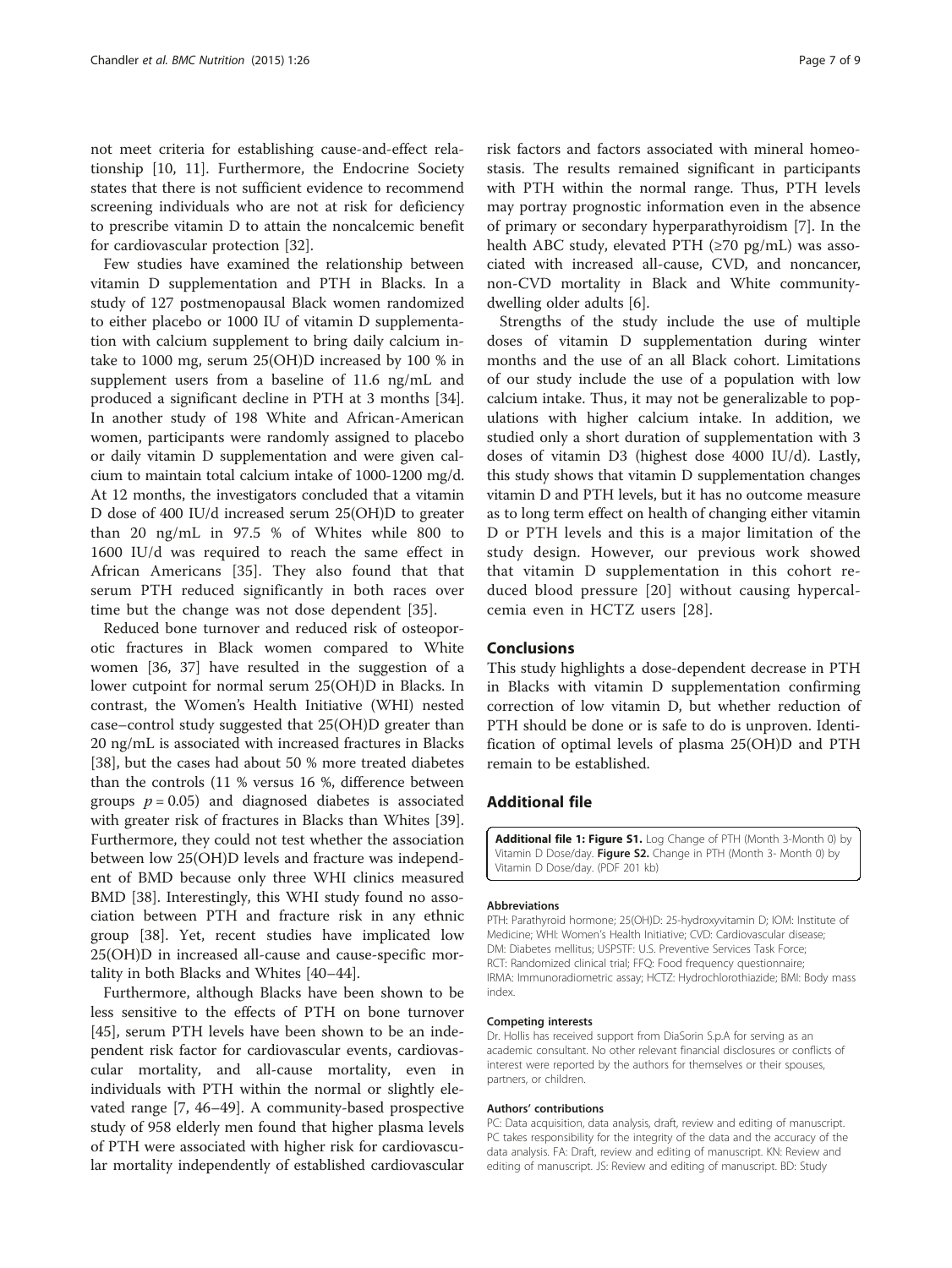<span id="page-7-0"></span>design, data acquisition, data analysis, review and editing of manuscript. GB: Study design, review and editing of manuscript. AC: Review and editing of manuscript. BH: Review and editing of manuscript. KE: Study design, review and editing of manuscript. CF: Study design, review and editing of manuscript. EG: Study design, data analysis, review and editing of manuscript. All authors read and approved the final manuscript.

#### Acknowledgements

This trial was funded by the National Cancer Institute (U01CA138962 [Dr. Chandler];P50CA127003; K07CA148894 [Dr Ng]; K22CA126992; 5K05CA124415 [Dr Emmons]; K24DK098311 [Dr. Chan]), the Department of Defense Prostate Cancer Research Program (PC081669 [Dr Drake]), the American Society of Clinical Oncology Career Development Award (Dr Ng), the Pure North S'Energy Foundation (Calgary, Alberta, Canada) and Pharmavite LLC (Mission Hill, CA). These funding sources had no role in the conception or conduct of the study, took no part in the data collection or analysis, and had no role in the drafting, review, or approval of the article. Clinical Trials.gov: NCT00585637. This work was conducted with support from Harvard Catalyst | The Harvard Clinical and Translational Science Center (NCRR and NCATS, NIH Award UL1 TR001102) and financial contributions from Harvard University and its affiliated academic healthcare centers.

#### Author details

<sup>1</sup> Division of Preventive Medicine, Brigham and Women's Hospital, Third Floor, 900 Commonwealth Avenue, Boston, MA 02215, USA. <sup>2</sup>Harvard Medical School, Boston, MA, USA. <sup>3</sup>Division of Policy Translation and Leadership Development, Harvard School of Public Health, Boston, MA, USA. 4 Department of Medical Oncology, Dana-Farber Cancer Institute, Boston, MA, USA. <sup>5</sup>Department of Epidemiology and Biostatistics, College of Human Medicine, Michigan State University, East Lansing, MI, USA. <sup>6</sup>Department of Surgery, Division of Public Health Sciences, Washington University School of Medicine, St. Louis, MO, USA. <sup>7</sup>Department of Psychology and Neuroscience, Duke University, Durham, NC, USA. <sup>8</sup>Division of Gastroenterology, Massachusetts General Hospital, Boston, MA, USA. <sup>9</sup>Division of Pediatrics, Medical University of South Carolina, Charleston, SC, USA. <sup>10</sup>Center for Community-Based Research, Dana-Farber Cancer Institute, Boston, MA, USA. <sup>11</sup>Channing Division of Network Medicine, Department of Medicine, Brigham and Women's Hospital, Boston, USA. 12Departments of Nutrition and Epidemiology, Harvard School of Public Health, Boston, MA, USA.

# Received: 27 April 2015 Accepted: 9 October 2015<br>Published online: 17 December 2015

#### References

- Gutierrez OM, Farwell WR, Kermah D, Taylor EN. Racial differences in the relationship between vitamin D, bone mineral density, and parathyroid hormone in the National Health and Nutrition Examination Survey. Osteoporos Int. 2011;22(6):1745–53.
- 2. Nesby-O'Dell S, Scanlon KS, Cogswell ME, Gillespie C, Hollis BW, Looker AC, et al. Hypovitaminosis D prevalence and determinants among African American and white women of reproductive age: third National Health and Nutrition Examination Survey, 1988-1994. Am J Clin Nutr. 2002;76(1):187–92.
- 3. Holick MF. Vitamin D, and bone health. J Nutr. 1996;126(4 Suppl):1159S–64S.
- 4. Mezquita-Raya P, Munoz-Torres M, Luna JD, Luna V, Lopez-Rodriguez F, Torres-Vela E, et al. Relation between vitamin D insufficiency, bone density, and bone metabolism in healthy postmenopausal women. J Bone Miner Res. 2001;16(8):1408–15.
- Cosman F, Morgan DC, Nieves JW, Shen V, Luckey MM, Dempster DW, et al. Resistance to bone resorbing effects of PTH in black women. J Bone Miner Res. 1997;12(6):958–66.
- Kritchevsky SB, Tooze JA, Neiberg RH, Schwartz GG, Hausman DB, Johnson MA, et al. 25-Hydroxyvitamin D, parathyroid hormone, and mortality in black and white older adults: the health ABC study. J Clin Endocrinol Metab. 2012;97(11):4156–65.
- Hagstrom E, Hellman P, Larsson TE, Ingelsson E, Berglund L, Sundstrom J, et al. Plasma parathyroid hormone and the risk of cardiovascular mortality in the community. Circulation. 2009;119(21):2765–71.
- Eastell R, Arnold A, Brandi ML, Brown EM, D'Amour P, Hanley DA, et al. Diagnosis of asymptomatic primary hyperparathyroidism: proceedings of the third international workshop. J Clin Endocrinol Metab. 2009;94(2):340–50.
- 9. Rosen CJ. Clinical practice. Vitamin D insufficiency. N Engl J Med. 2011;364(3):248–54.
- 10. Ross AC, Manson JE, Abrams SA, Aloia JF, Brannon PM, Clinton SK, et al. The 2011 report on dietary reference intakes for calcium and vitamin D from the Institute of Medicine: what clinicians need to know. J Clin Endocrinol Metab. 2011;96(1):53–8.
- 11. Institute of Medicine. Dietary reference intakes for calcium and vitamin D. Washington, D.C.: National Academies Press; 2011.
- 12. Moyer VA, Force\* USPST. Vitamin D and calcium supplementation to prevent fractures in adults: U.S. Preventive Services Task Force recommendation statement. Ann Intern Med. 2013;158(9):691–6.
- 13. Chen G, Xue Y, Zhang Q, Xue T, Yao J, Huang H, et al. Is normocalcemic primary hyperparathyroidism harmful or harmless? J Clin Endocrinol Metab. 2015;100(6):2420–4.
- 14. Kang MG, Won EJ, Choi HW, Kim HR, Choi HJ, Park HR, et al. Serum parathyroid hormone is a new potential risk factor in multiple myeloma. Biomed Res Int. 2014;2014:804182.
- 15. Huang C, Shapses SA, Wang X. Association of plasma parathyroid hormone with metabolic syndrome and risk for cardiovascular disease. Endocr Pract. 2013;19(4):712–7.
- 16. Yan H, Sharma J, Weber CJ, Guyton RA, Perez S, Thourani VH. Elevated parathyroid hormone predicts mortality in dialysis patients undergoing valve surgery. Surgery. 2011;150(6):1095–101.
- 17. Saliba W, Barnett O, Rennert HS, Lavi I, Rennert G. The relationship between serum 25(OH)D and parathyroid hormone levels. Am J Med. 2011;124(12):1165–70.
- 18. Kucharska-Newton AM, Rosamond WD, Schroeder JC, McNeill AM, Coresh J, Folsom AR, et al. HDL-cholesterol and the incidence of lung cancer in the Atherosclerosis Risk in Communities (ARIC) study. Lung Cancer. 2008;61(3):292–300.
- 19. Gaffney-Stomberg E, Lutz LJ, Rood JC, Cable SJ, Pasiakos SM, Young AJ, et al. Calcium and vitamin D supplementation maintains parathyroid hormone and improves bone density during initial military training: a randomized, double-blind, placebo controlled trial. Bone. 2014;68:46–56.
- 20. Forman JP, Scott JB, Ng K, Drake BF, Suarez EG, Hayden DL, et al. Effect of vitamin D supplementation on blood pressure in blacks. Hypertension. 2013;61(4):779–85.
- 21. U.S. Census Bureau. Overview of race and Hispanic origin. Census 2000 Brief, 2001 (March 2001). Available online: [https://www.census.gov/prod/](https://www.census.gov/prod/2001pubs/c2kbr01-1.pdf) [2001pubs/c2kbr01-1.pdf](https://www.census.gov/prod/2001pubs/c2kbr01-1.pdf)(accessed on 28 September, 2015).
- 22. McKenney NR, Bennett CE. Issues regarding data on race and ethnicity: the Census Bureau experience. Public Health Rep. 1994;109(1):16–25.
- 23. Williams DR. Race/ethnicity and socioeconomic status: measurement and methodological issues. Int J Health Serv. 1996;26(3):483–505.
- 24. Hollis BW. Quantitation of 25-hydroxyvitamin D and 1,25-dihydroxyvitamin D by radioimmunoassay using radioiodinated tracers. Methods Enzymol. 1997;282:174–86.
- 25. Fischbach FT, Dunning MB. A manual of laboratory and diagnostic tests. Philadelphia: Wolters Kluwer Health/Lippincott Williams & Wilkins; 2009.
- 26. Martin LJ, Melnichouk O, Huszti E, Connelly PW, Greenberg CV, Minkin S, et al. Serum lipids, lipoproteins, and risk of breast cancer: a nested case-control study using multiple time points. J Natl Cancer Inst. 2015;107(5)djv032.
- 27. Ng K, Scott JB, Drake BF, Chan AT, Hollis BW, Chandler PD, et al. Dose response to vitamin D supplementation in African Americans: results of a 4-arm, randomized, placebo-controlled trial. Am J Clin Nutr. 2014;99(3):587–98.
- 28. Chandler PD, Scott JB, Drake BF, Ng K, Forman JP, Chan AT, et al. Risk of hypercalcemia in blacks taking hydrochlorothiazide and vitamin D. Am J Med. 2014;127(8):772–8.
- 29. Rosen CJ, Abrams SA, Aloia JF, Brannon PM, Clinton SK, Durazo-Arvizu RA, et al. IOM committee members respond to Endocrine Society vitamin D guideline. J Clin Endocrinol Metab. 2012;97(4):1146–52.
- 30. Valcour A, Blocki F, Hawkins DM, Rao SD. Effects of age and serum 25-OH-vitamin D on serum parathyroid hormone levels. J Clin Endocrinol Metab. 2012;97(11):3989–95.
- 31. Bjorkman M, Sorva A, Tilvis R. Responses of parathyroid hormone to vitamin D supplementation: a systematic review of clinical trials. Arch Gerontol Geriatr. 2009;48(2):160–6.
- 32. Holick MF, Binkley NC, Bischoff-Ferrari HA, Gordon CM, Hanley DA, Heaney RP, et al. Evaluation, treatment, and prevention of vitamin D deficiency: an